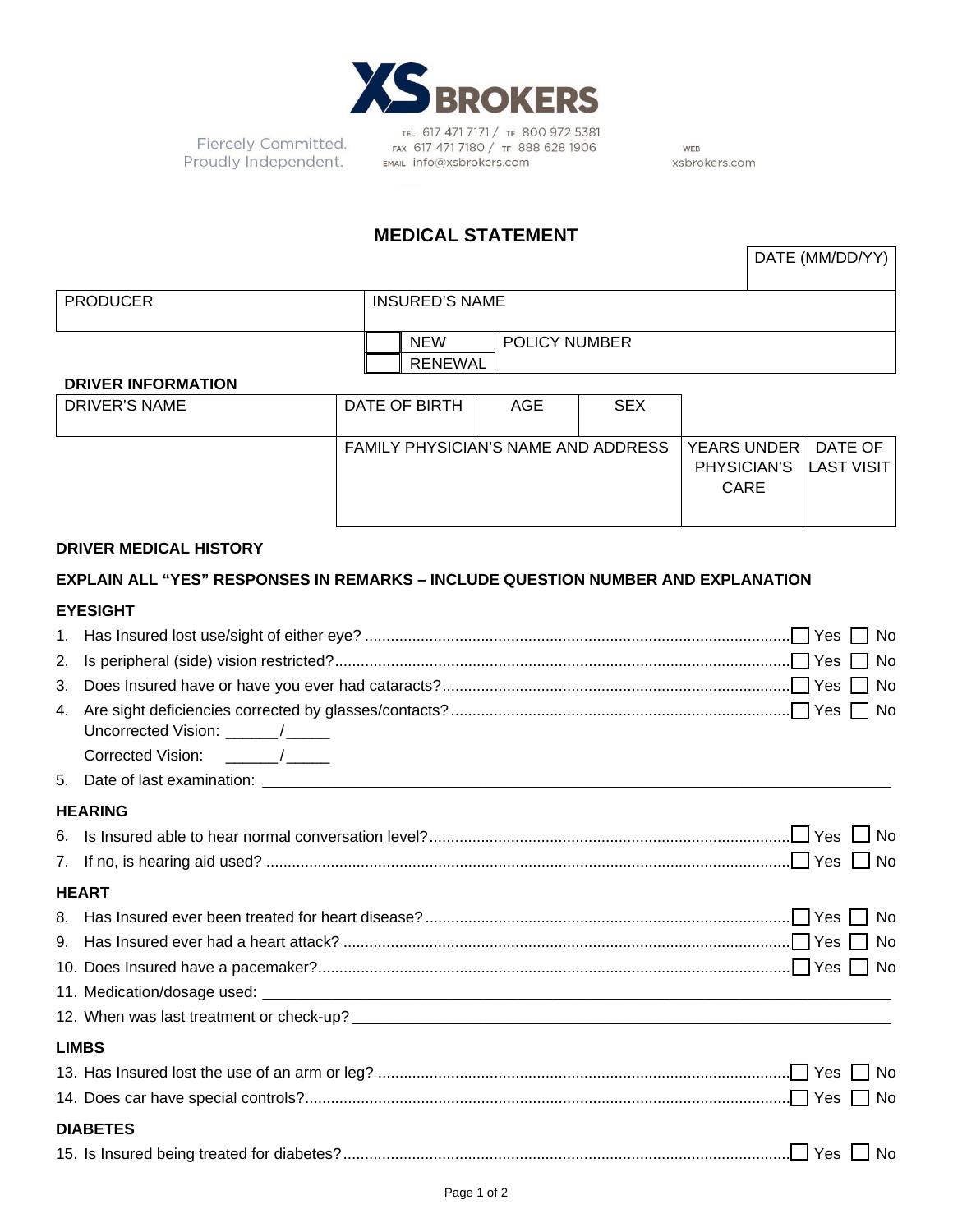- 
-